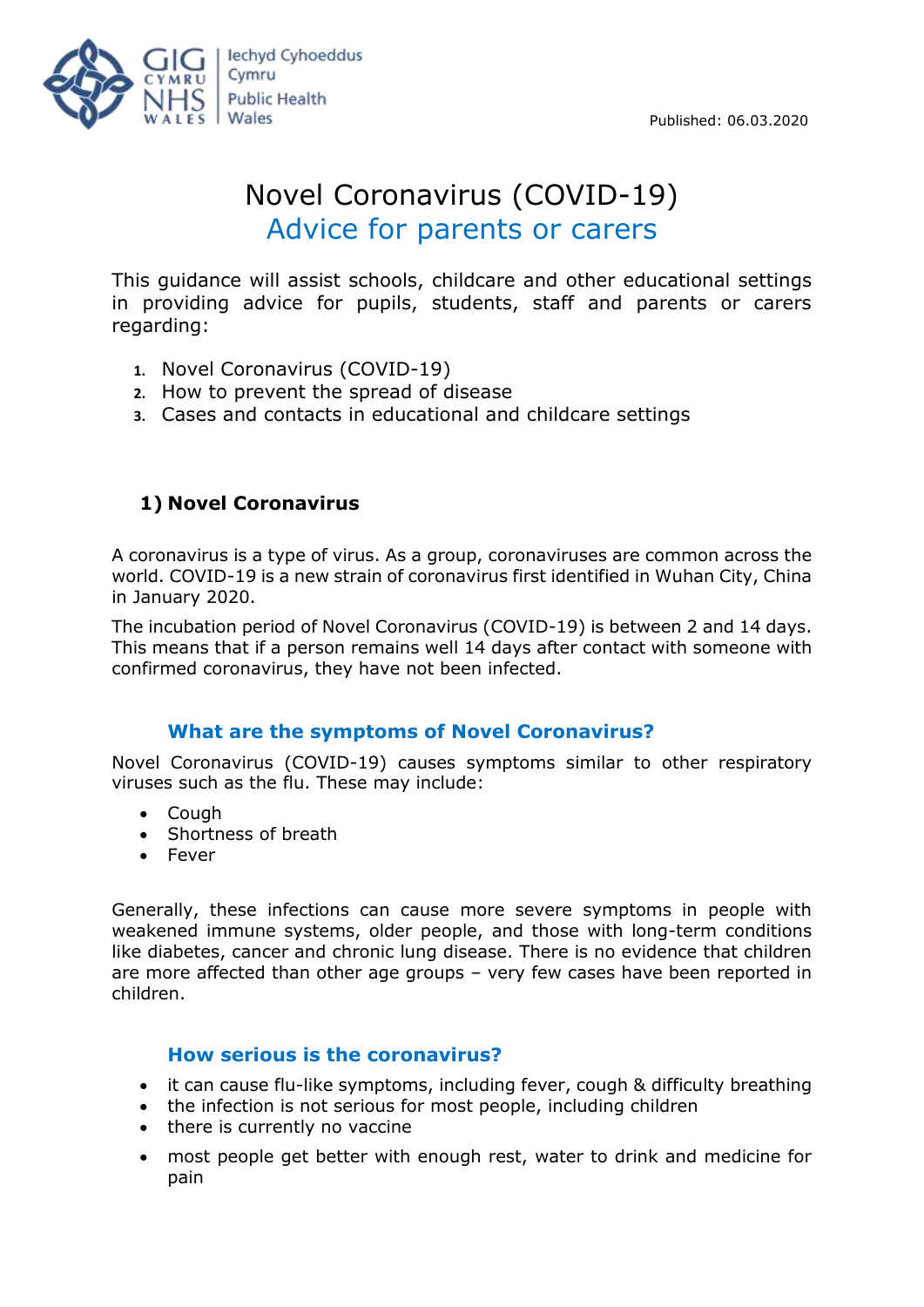### **How can you be infected with Novel Coronavirus (COVID-19)?**

Like the common cold, the Novel Coronavirus (COVID-19) infection usually occurs through close contact with a person who has the infection.

Close contact means being less than 2 metres away from a person with the virus for more than 15 minutes.

A person can also be infected by touching contaminated surfaces if they do not wash their hands.

#### **What is the risk to the general public?**

At the time of publishing, the risk to the general public is low, unless you have recently returned from a country or region listed on the Public Health Wales website, or have been in close contact with an individual with confirmed Novel Coronavirus (COVID-19).

For the latest information on Novel Coronavirus (COVID-19) please visit: phw.nhs.wales/coronavirus

# **2) How to prevent the spread of disease**

### **How can I help prevent the spread of Novel Coronavirus?**

There is currently no vaccine to prevent Novel Coronavirus (COVID-19). The best way to prevent infection is to avoid being exposed to the virus through good hygiene.

There are general principles you can follow to help prevent the spread of respiratory viruses such as Novel Coronavirus (COVID-19). These include:

- Washing your hands often with soap and water for at least 20 seconds. Use an alcohol-based hand sanitiser that contains at least 60% alcohol if soap and water are not available
- Avoid touching your eyes, nose and mouth with unwashed hands
- Avoid close contact with people who are unwell
- If you feel unwell, stay at home and do not attend work, school or childcare/ educational settings
- Cover your cough or sneeze with a tissue then throw the tissue in the bin, and then wash your hands immediately
- Clean and disinfect frequently touched objects and surfaces in the home and work environment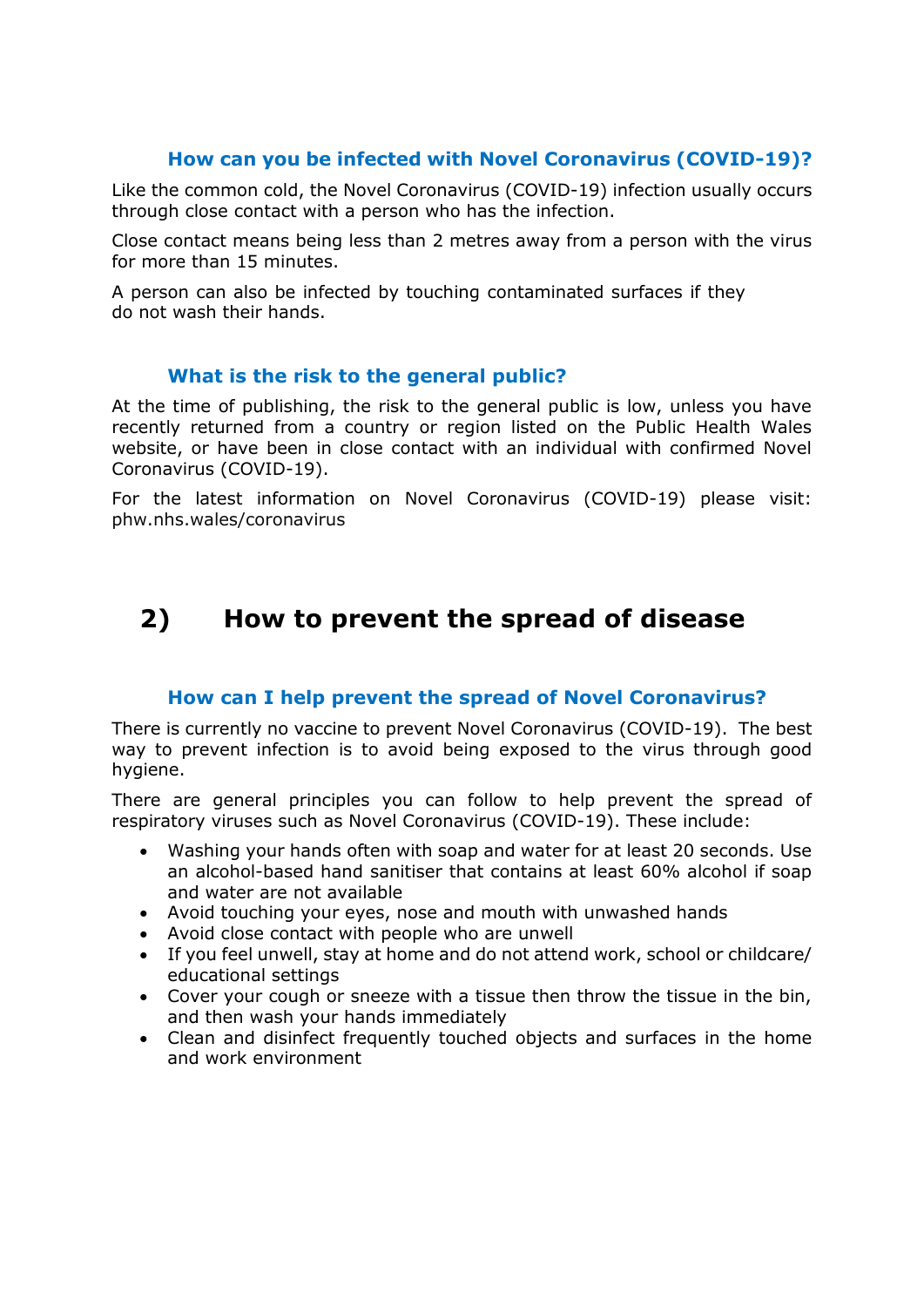

#### **Use of Masks**

Face masks for the general public, pupils or students, or staff are not recommended to protect from infection, as there is no evidence of benefit from their use outside healthcare environments.

### **What should you do if you feel unwell?**

Keep away from others or stay at home to stop the infection spreading. Avoid public transport if you think you have symptoms of coronavirus. If you become unwell at a place of education, tell a member of staff and let them know if you have travelled to any other countries in the last 14 days.

If a staff member or parent are worried about their symptoms they should not go directly to their GP or other healthcare environment, they should Call 111 (all Wales coronavirus service) to find out what to do next. Information and advice on coronavirus is also available on the [Public Health Wales](https://eur01.safelinks.protection.outlook.com/?url=https%3A%2F%2Fphw.nhs.wales%2Ftopics%2Flatest-information-on-novel-coronavirus-covid-19%2F&data=02%7C01%7CDebbie.Tynen%40gov.wales%7Cf97af3aa1f60412f69cf08d7c0faf761%7Ca2cc36c592804ae78887d06dab89216b%7C0%7C0%7C637190056426577518&sdata=zQa93iRYFuvkjS%2FZblVYuSFYLFeeYMgkh5w9Yd7yKMs%3D&reserved=0)  [website.](https://eur01.safelinks.protection.outlook.com/?url=https%3A%2F%2Fphw.nhs.wales%2Ftopics%2Flatest-information-on-novel-coronavirus-covid-19%2F&data=02%7C01%7CDebbie.Tynen%40gov.wales%7Cf97af3aa1f60412f69cf08d7c0faf761%7Ca2cc36c592804ae78887d06dab89216b%7C0%7C0%7C637190056426577518&sdata=zQa93iRYFuvkjS%2FZblVYuSFYLFeeYMgkh5w9Yd7yKMs%3D&reserved=0) Please check the information on the website before you decide whether you need to dial 111.

Staff, students, pupils and children who have returned from Wuhan and Hubei Province in China should self-isolate, and NOT attend education or childcare settings or work for 14 days. See phw.nhs.wales/coronavirus for further advice.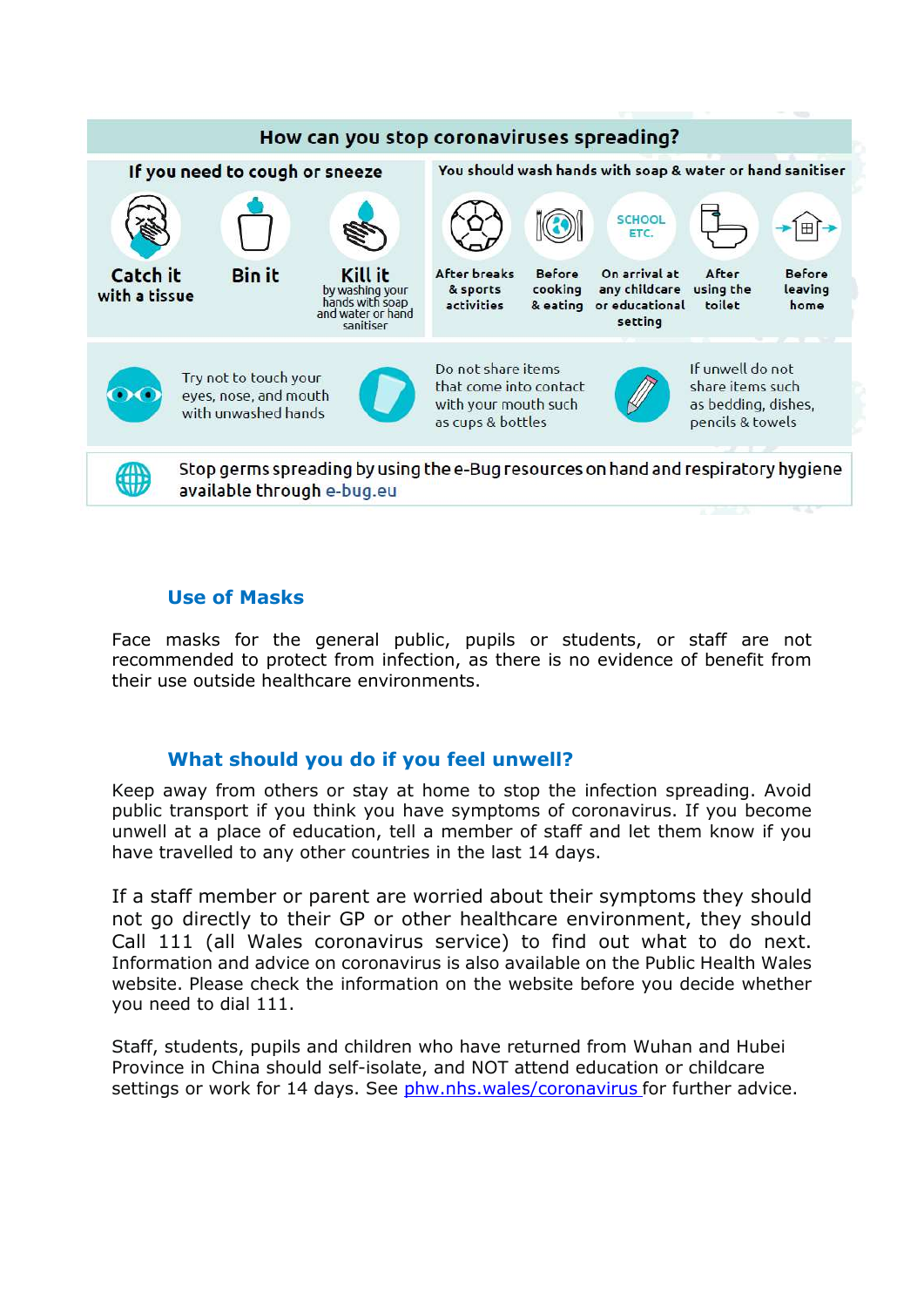# **3) Cases and contacts in educational and childcare settings**

#### **There is someone in my child's school/childcare or education setting who has just returned from China or one of the other specified areas, what should I do?**

If a confirmed case occurs in an educational setting the local Health Protection Team will provide you with advice and will work with the head teacher, principal and or management team of that setting. Outside those that are defined as close contacts, the rest of the school, childcare or education setting does not need to take any precautions or make any changes to their own activities attending establishments or work as usual, unless they become unwell. If they become unwell they will be assessed as a suspected case depending on their symptoms.

This advice applies to teaching staff and children in the rest of the class who are not in a close friendship group or children undertaking small group work. The decision as to whether pupils, students and staff fall into this contact group or the closer contact group will be made between the Health Protection Team, the educational and childcare settings and (if they are old enough) the student.

Advice should be given as follows:

- If they become unwell with cough, fever or shortness of breath they will be asked to self-isolate and should seek medical advice from NHS 111.
- If they are unwell at any time within the 14 days of contact and they are tested and are positive for Novel Coronavirus (COVID-19) they will become a confirmed case and will be treated as such.

### **What to do if a case of Novel Coronavirus (COVID-19) is suspected in your childcare or education setting. (Pupil, student or staff)?**

If anyone has been in contact with a suspected case in a childcare or educational setting, no restrictions or special control measures are required while laboratory test results for Novel Coronavirus (COVID-19) are awaited. There is no need to close the setting or send other learners or staff home. As a precautionary measure, the NHS are currently testing a very large number of people who have travelled back from affected countries, the vast majority of whom test negative. Therefore, until the outcome of test results is known there is no action that staff members need to take apart from cleaning specific areas (see phw.nhs.wales/coronavirus for more information)

### **What to do if a case of Novel Coronavirus (COVID-19) is confirmed in your childcare or education setting. (Pupil, student or staff)?**

The childcare or educational setting will be contacted by the local Health Protection Team to discuss the case, identify people who have been in contact with them and